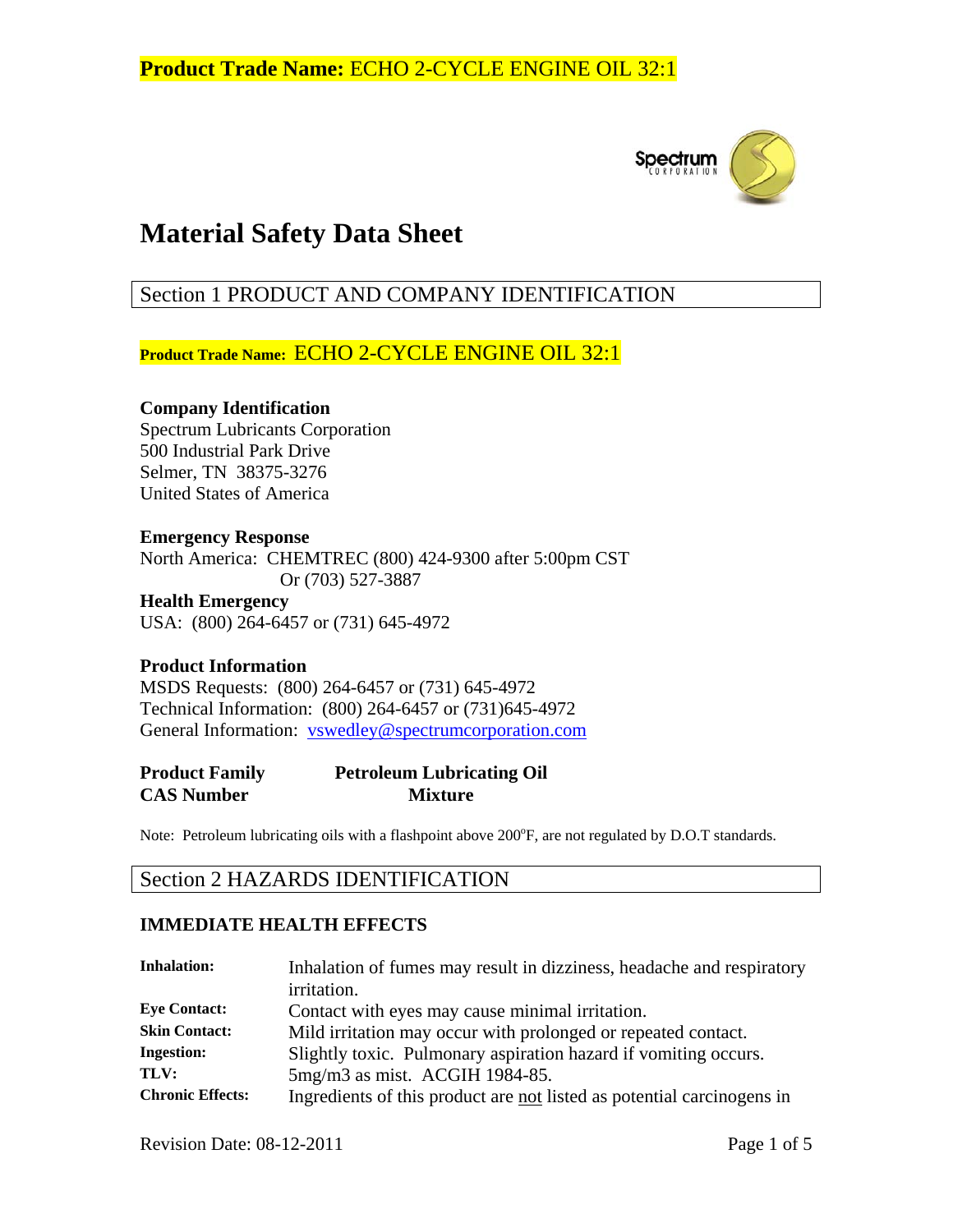**Product Trade Name:** ECHO 2-CYCLE ENGINE OIL 32:1

N.T.P. Annual Report on Carcinogens, I.A.R.C. Monographs, or by O.S.H.A. HCS (g) (2) (vii).

# Section 3 COMPOSITION/INFORMATION ON INGREDIENTS

| <b>COMPONENTS</b>                                                               | <b>COMPONENTS</b>               | <b>CAS Number</b> | <b>EU Number</b> | <b>Concentration</b><br>(%) |
|---------------------------------------------------------------------------------|---------------------------------|-------------------|------------------|-----------------------------|
| Benzenesulfonic acid, propenated,<br>calcium salt, overbased                    |                                 | 68610-84-4        | 271-877-7        |                             |
| Benzenesulfonic acid, C10-60-alkyl<br>derivs., calcium salts                    | Performance Additive<br>Mixture | 90194-636-7       | 290-636-7        | $1.0 - 3.0$                 |
| Phenol, 2,2'-polythiobis[4-C8-30-<br>alkyl derivs., calcium salts,<br>overbased |                                 | 90480-91-4        | 291-829-9        |                             |
| Distillates (petroleum), hydrotreated<br>light                                  | Solvent                         | 64742-47-8        | $265 - 149 - 8$  | $5-10$                      |
| Distillates (petroleum), hydrotreated<br>heavy paraffinic                       | Base Oil                        | 64742-54-7        | $265 - 157 - 1$  | 82-92                       |
| N,N'-di-sec-butyl-p-<br>phenylenediamine                                        | <b>Fuel Stabilizer</b>          | 101-96-2          | 202-992-2        | < 0.3                       |

Note that the chemical identity of some or all of the above components is considered confidential business information and is being withheld as permitted by 29CFR 1910.1200 and various State Right-To-Know Laws.

### Section 4 FIRST AID MEASURES

**Skin:** Wash skin with soap and warm water. Wash clothing before re-use. **Eye:** If splashed into eyes flush eyes with clear water for five (5) minutes. **Inhalation:** If overcome by fumes remove from exposure immediately. **Ingestion:** If ingested, do not induce vomiting. Call a physician.

### Section 5 FIRE FIGHTING MEASURES

#### **PROTECTION OF FIRE FIGHTERS:**

#### **Fire Fighting Instructions:**

For fires involving this material, do not enter any enclosed or confined fire space without proper protective equipment, including self contained breathing apparatus.

| <b>Extinguishing Media:</b> | Use water fog, foam, dry chemical or carbon dioxide $(CO2)$ |
|-----------------------------|-------------------------------------------------------------|
|                             | to extinguish flames.                                       |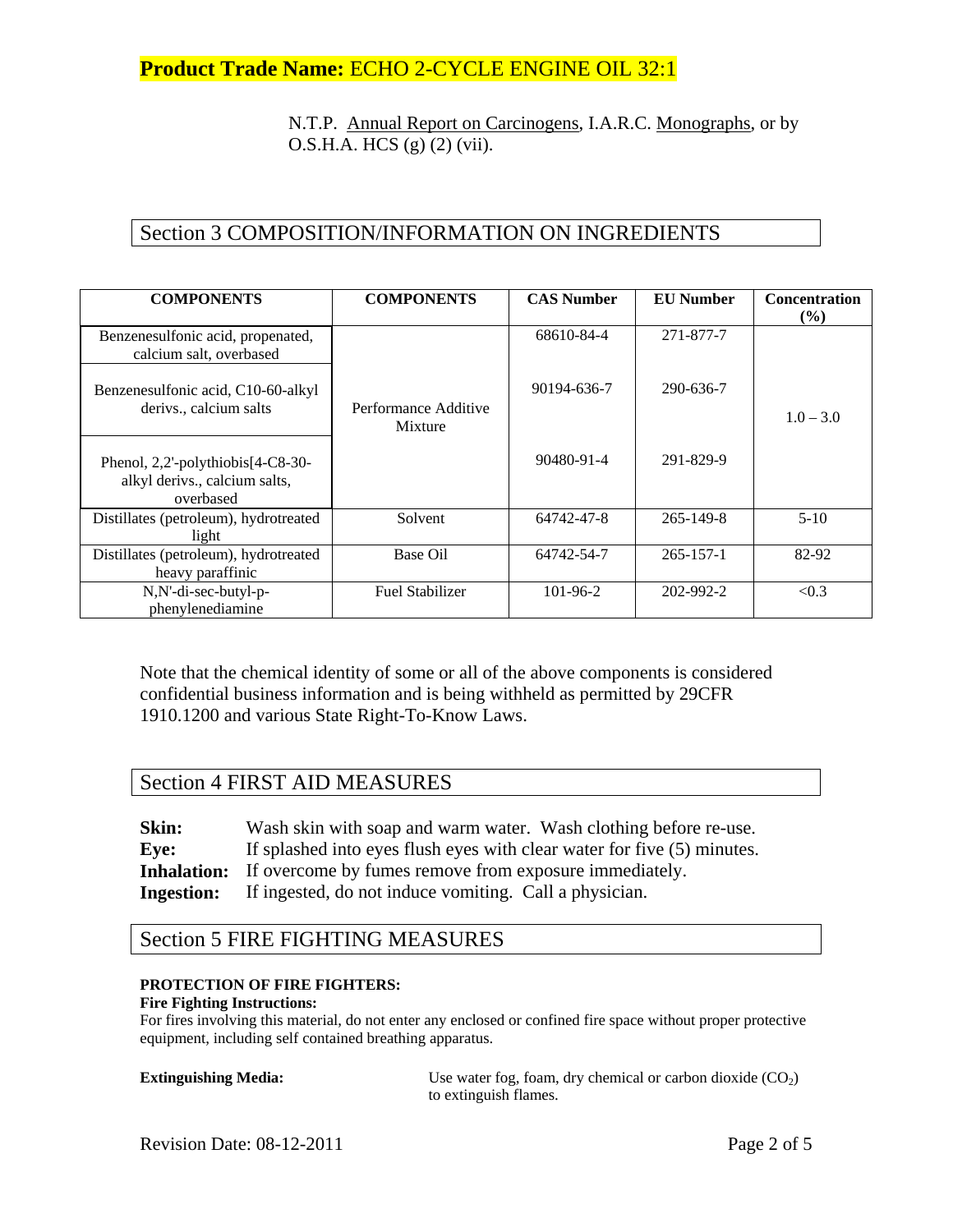# **Product Trade Name:** ECHO 2-CYCLE ENGINE OIL 32:1

| <b>Special Firefighting Procedures:</b>    |
|--------------------------------------------|
| <b>Unusual Fire and Explosion Hazards:</b> |

Cool exposed containers with water spray. Pressure increase in over heated closed containers. Cool containers with water spray.

#### Section 6 ACCIDENTAL RELEASE MEASURES

| <b>Spill Procedures:</b> | Remove ignition sources. Recover Liquid. Add absorbent to<br>spill area. Ventilate confined spaces. Advise authorities if |  |
|--------------------------|---------------------------------------------------------------------------------------------------------------------------|--|
|                          | product enters sewers, etc.                                                                                               |  |
| <b>Waste Disposal:</b>   | Assure conformity with applicable disposal regulations.                                                                   |  |
|                          | Dispose of absorbed material at approved waste site.                                                                      |  |

#### **Precautionary Measures:**

Do not get in eyes, on skin, or on clothing. Do not taste or swallow. Wash thoroughly after handling.

Avoid contaminating soil or releasing this material into sewage and drainage systems and bodies of water.

### Section 7 HANDLING AND STORAGE

#### **General Storage Information:**

Keep container closed when not in use. Do not store with strong oxidizing agents. Do not store at elevated temperatures.

#### **Container Warnings:**

Empty containers retain product residue (solid, liquid, and/or vapor) and can be dangerous. Do not pressurize, cut, weld, braze, solder, drill, grind, or expose such containers to heat, flame, sparks, static electricity, or other sources of ignition. They may explode and cause injury or death. Empty containers should be completely drained, properly closed, and promptly returned to a drum reconditioner or disposed of properly.

### Section 8 EXPOSURE CONTROLS/ PERSONAL PROTECTION

| <b>COMPONENTS</b>      | <b>Regulatory</b> | <b>Exposure Limit</b> |
|------------------------|-------------------|-----------------------|
|                        | <b>Agency</b>     |                       |
| Performance Additive   | <b>OSHA/ACGIH</b> | $5mg/m3$ Mist         |
| Mixture                |                   |                       |
| Solvent                | <b>OSHA/ACGIH</b> | $5mg/m3$ Mist         |
| Base Oil               | <b>OSHA/ACGIH</b> | 5mg/m3 Mist           |
| <b>Fuel Stabilizer</b> | <b>OSHA/ACGIH</b> | Not Established       |

**Ventilation Procedure:** Ventilate as needed to comply with exposure limit.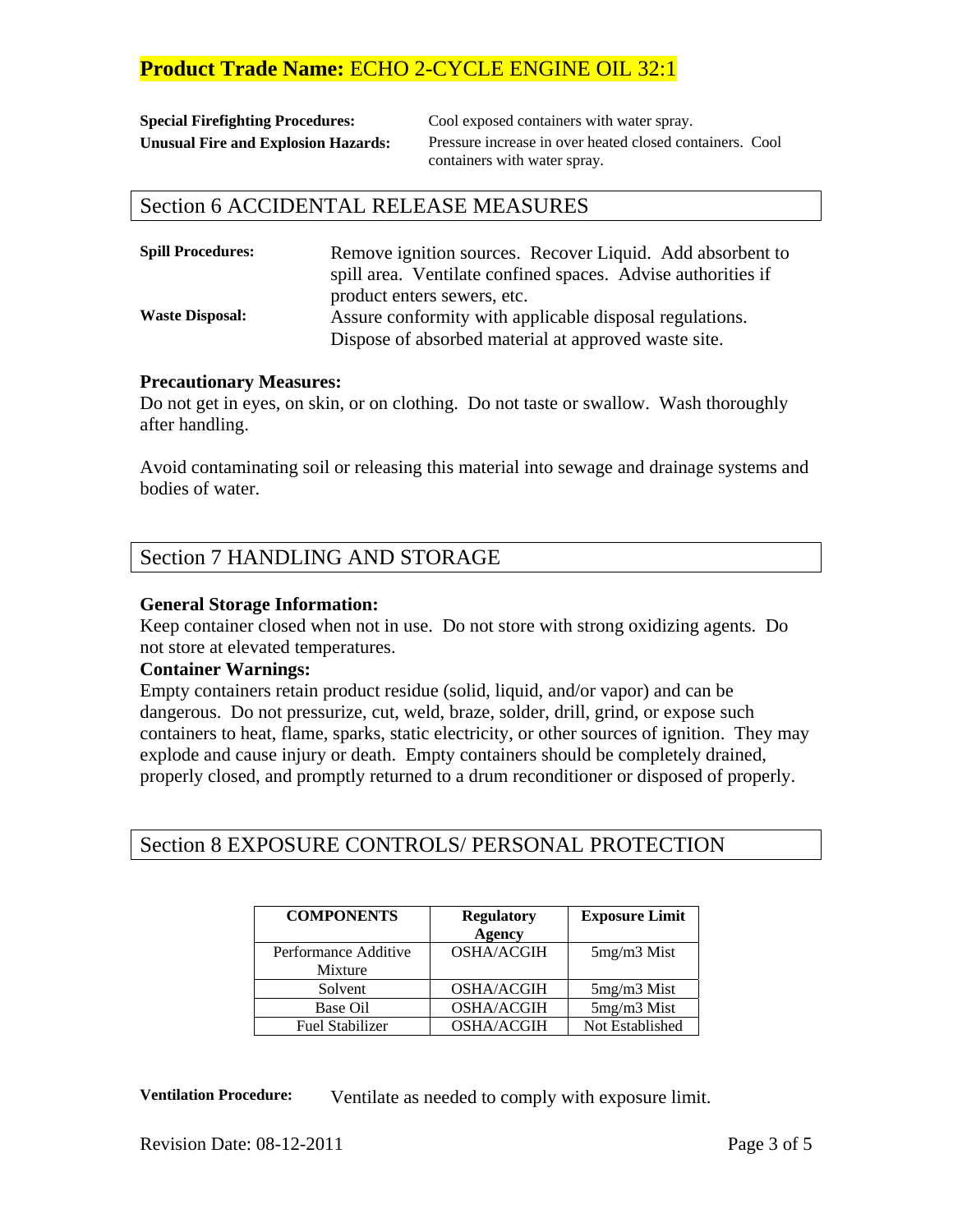# **Product Trade Name:** ECHO 2-CYCLE ENGINE OIL 32:1

| <b>Gloves Protection:</b>       | Use impervious gloves to avoid repeated/prolonged skin  |  |
|---------------------------------|---------------------------------------------------------|--|
|                                 | contact.                                                |  |
| <b>Eve Protection:</b>          | Use goggles/face shield to avoid eye contact.           |  |
| <b>Work/Hygienic Practices:</b> | If clothing becomes contaminated, change to fresh clean |  |
|                                 | clothing. Do not wear until thoroughly laundered.       |  |

### Section 9 PHYSICAL AND CHEMICAL PROPERTIES

| Vapor Pressure (mmHg) at 20 <sup>o</sup> C:<br><b>Specific Gravity at 60°F:</b><br><b>Water Solubility:</b> | $\leq$ 1<br>0.93<br>Negligible |
|-------------------------------------------------------------------------------------------------------------|--------------------------------|
|                                                                                                             |                                |
|                                                                                                             |                                |
|                                                                                                             |                                |
| <b>Boiling Point:</b>                                                                                       | $600 + °F$                     |
| Vapor Density (Air=1):                                                                                      | > 5                            |
| <b>Evaporation Rate (BUAC=1):</b>                                                                           | < 1                            |
| Odor:                                                                                                       | <b>Mild Petroleum Odor</b>     |
| Appearance:                                                                                                 | <b>Green Color Liquid</b>      |
| Viscosity at 100°C CST:                                                                                     | 9.1 (typical)                  |
| <b>V.O.C.</b>                                                                                               | $38 - 78$ g/L                  |
| <b>Flash Point</b>                                                                                          | $240^{\circ}$ F                |
| <b>Fire Point</b>                                                                                           | $265^{\circ}$ F                |
|                                                                                                             |                                |

### Section 10 STABILITY AND REACTIVITY

**Stability:** Stable **Incompatibility:** Avoid strong oxidants **Polymerization:** Will not occur

**Thermal Decomposition: Partial burning produces fumes, smoke and carbon** monoxide.

### Section 11 TOXICOLOGY INFORMATION

#### Not established

#### Section 12 ECOLOGICAL INFORMATION

Not established

# Section 13 DISPOSAL CONSIDERATIONS

**Waste Disposal:** Assure conformity with applicable disposal regulations. Dispose of absorbed material at approved waste site.